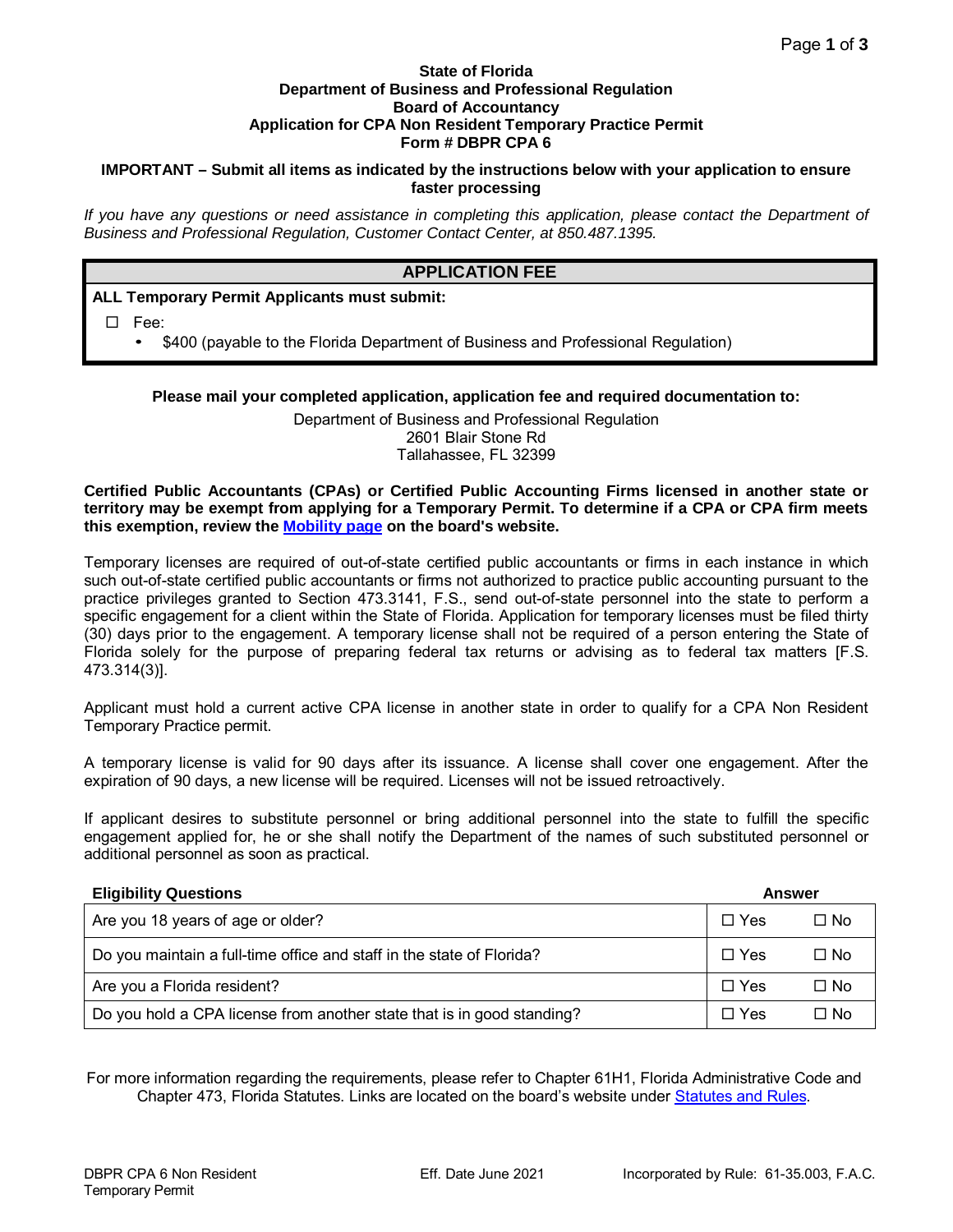#### **State of Florida Department of Business and Professional Regulation Board of Accountancy Application for CPA Non Resident Temporary Practice Permit Form # DBPR CPA 6**

# **Temporary Permit Type**

Select the Type of Temporary Permit Requesting

**Temporary Permit** [0102/1021]

| <b>APPLICANT INFORMATION</b>                                                                                                                                  |            |   |                                                                                                                      |                |                        |  |                        |
|---------------------------------------------------------------------------------------------------------------------------------------------------------------|------------|---|----------------------------------------------------------------------------------------------------------------------|----------------|------------------------|--|------------------------|
| Applicants must provide their name as it appears on his or her Social Security card. Do not use any nicknames, aliases, or<br>initials.                       |            |   |                                                                                                                      |                |                        |  |                        |
| Name of out-of-state CPA, CPA Partner or CPA Shareholder making application for Temporary Permit:<br>Middle<br>Last Name<br>Suffix<br>First                   |            |   |                                                                                                                      |                |                        |  |                        |
|                                                                                                                                                               |            |   |                                                                                                                      |                |                        |  |                        |
| Licensed as CPA                                                                                                                                               | Active     | O | State of Licensure                                                                                                   | License Number |                        |  |                        |
| Yes $\Box$ No $\Box$                                                                                                                                          | Non-Active | O |                                                                                                                      |                | Social Security Number |  |                        |
| Office Held                                                                                                                                                   |            |   |                                                                                                                      |                |                        |  |                        |
|                                                                                                                                                               |            |   | <b>CPA FIRM MAILING ADDRESS</b>                                                                                      |                |                        |  |                        |
|                                                                                                                                                               |            |   | Provide the name of the certified public accounting firm performing accounting services for the specific engagement. |                |                        |  |                        |
| <b>CPA Firm Name</b>                                                                                                                                          |            |   |                                                                                                                      |                | Firm License No        |  | Fed ID No.             |
| Street Address or P.O. Box                                                                                                                                    |            |   |                                                                                                                      |                |                        |  |                        |
| City                                                                                                                                                          |            |   |                                                                                                                      |                | <b>State</b>           |  | Zip Code (+4 Optional) |
| <b>BUSINESS CONTACT INFORMATION</b><br>This should be an officer, partner, or member manager of the firm able to answer questions regarding this application. |            |   |                                                                                                                      |                |                        |  |                        |
| <b>Contact Name</b>                                                                                                                                           |            |   |                                                                                                                      |                |                        |  |                        |
| <b>Phone Number</b>                                                                                                                                           |            |   | <b>Email Address</b>                                                                                                 |                |                        |  |                        |

| <b>SPECIFIC ENGAGEMENT</b>                                                         |       |                         |  |
|------------------------------------------------------------------------------------|-------|-------------------------|--|
| Provide the name of the client for whom the specific engagement will be performed. |       |                         |  |
| Is this your first temporary permit for this calendar year?                        |       | $\Box$ No<br>$\Box$ Yes |  |
| <b>Client Name</b>                                                                 |       |                         |  |
|                                                                                    |       |                         |  |
| <b>Street Address</b>                                                              |       |                         |  |
|                                                                                    |       |                         |  |
| City                                                                               | State | Zip Code (+4 Optional)  |  |
|                                                                                    |       |                         |  |
| Nature of engagement:                                                              |       |                         |  |
|                                                                                    |       |                         |  |
|                                                                                    |       |                         |  |
|                                                                                    |       |                         |  |
| Date Engagement with begin:                                                        |       |                         |  |
|                                                                                    |       |                         |  |